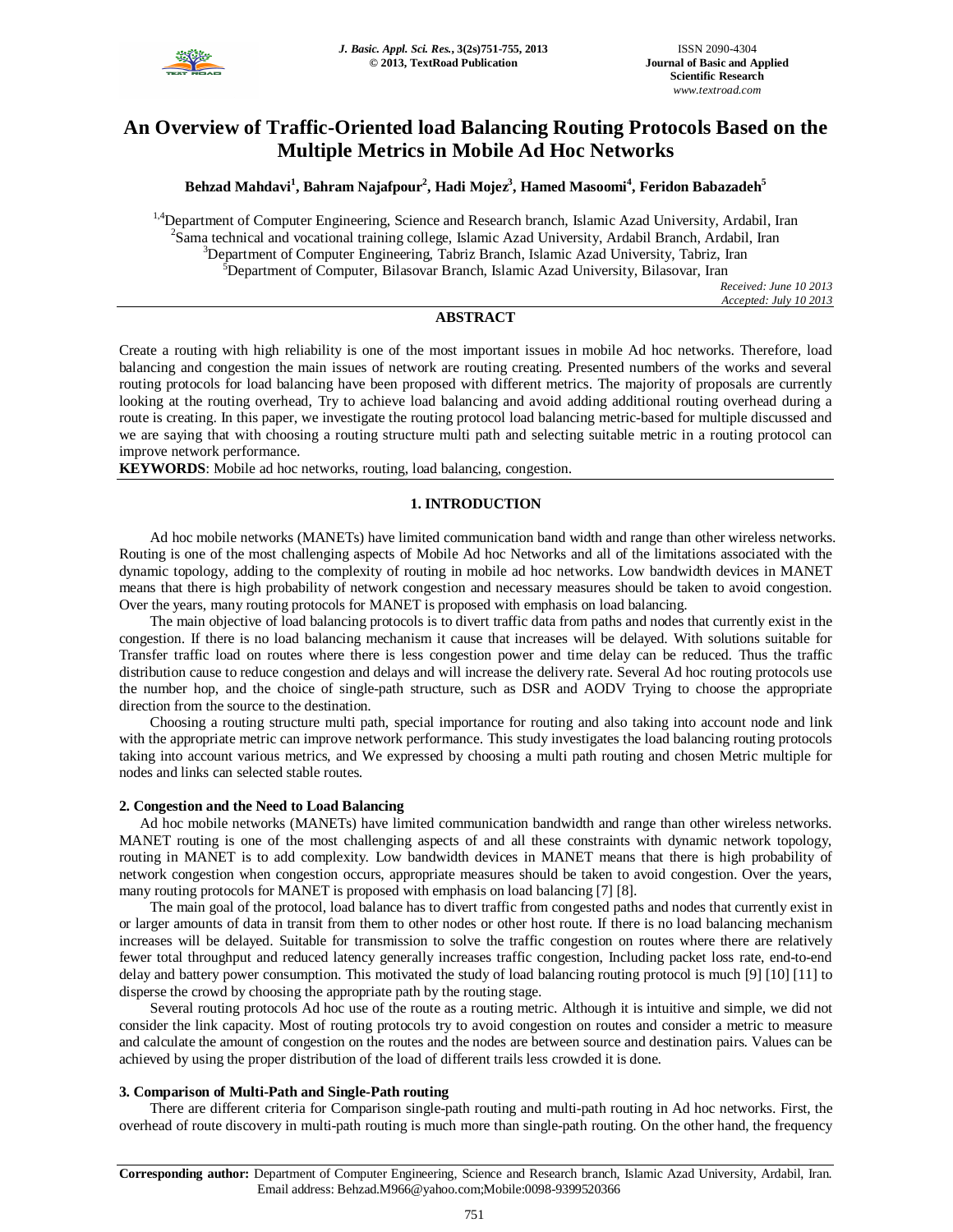of route discovery in a network that uses multi-path routing, is so less. Even if one or a small number of multi-path between pairs of source and destination fails, the network can still operate.

Second, there is much debate over the use of multi-path routing that will result in higher throughput. The reason is that all the nodes of fixed capacity (limit) is assumed (bandwidth and processing power) because routing of multi- path could have better load distribution, so total power will be higher.



**Fig. 1.**Route discovery in single- path routing mechanism



**Fig. 2.** Routediscovery in multi- path routing mechanism

#### **4.Protocol Classifying Based on the Load Balancing**

Over the years, many routing protocols have been proposed Ad hoc load balancing. Most methods of application protocols that are based on load balancing strategies are combined with the route discovery [12].Low load path, which is usually chosen, may be from source to destination.

# **4.1. Based delay**

To prevent node where load balancing is achieved by Delay the link above.

# **4.2. Based traffic**

That balances the traffic load evenly distributed among the nodes in the network are obtained.

# **4.3. Based combination**

The balance of time Delay Based traffic the combination of and traffic characteristics are obtained.

#### **5. Metric Load**

Metric term load bustle of the first node to receive and send packets over the wireless media. Also, the processing power and memory bandwidth per node. Reactive protocols find a path to the destination only when the resource is requested, No explicit routing information is maintained. Previous Ad hoc many protocols, including those that are active and reactive. Select the number of "hop" to the destination node as the basic metric you look at. Each of the shortest path routing protocols to select a suitable metric (number of hop), battery capacity, congestion (size traffic load) and to balance the load direction estimations are used in routing to send packets [12].

# **6. The Structure of Load Balancing Routing Protocols**

Structure of most of routing protocols is AODV and DSR routing protocol. Routing protocols load balance by considering a suitable structure try to improve performance and suitable load distribution among network nodes. Usually shift inherently routing network and node mobility in mobile networks makes it difficult. Using appropriate routing, thereby transmit and adjust the load on multi-path and congestion control instead of selecting a suitable structure is important.

#### **7. Traffic-Oriented Load Balancing Routing Protocols**

In this part, routing protocol traffic load balance oriented Comparative study put.

# **7.1. Based delay**

Protocol MP-QMRB [13] (multi-path routing backbone) provides support for quality of service and traffic congestion control according to the level of the nodes. These protocols use intermediate nodes with communication and processing capabilities for better and more effectively participate in the routing process are used. The protocol guarantees that the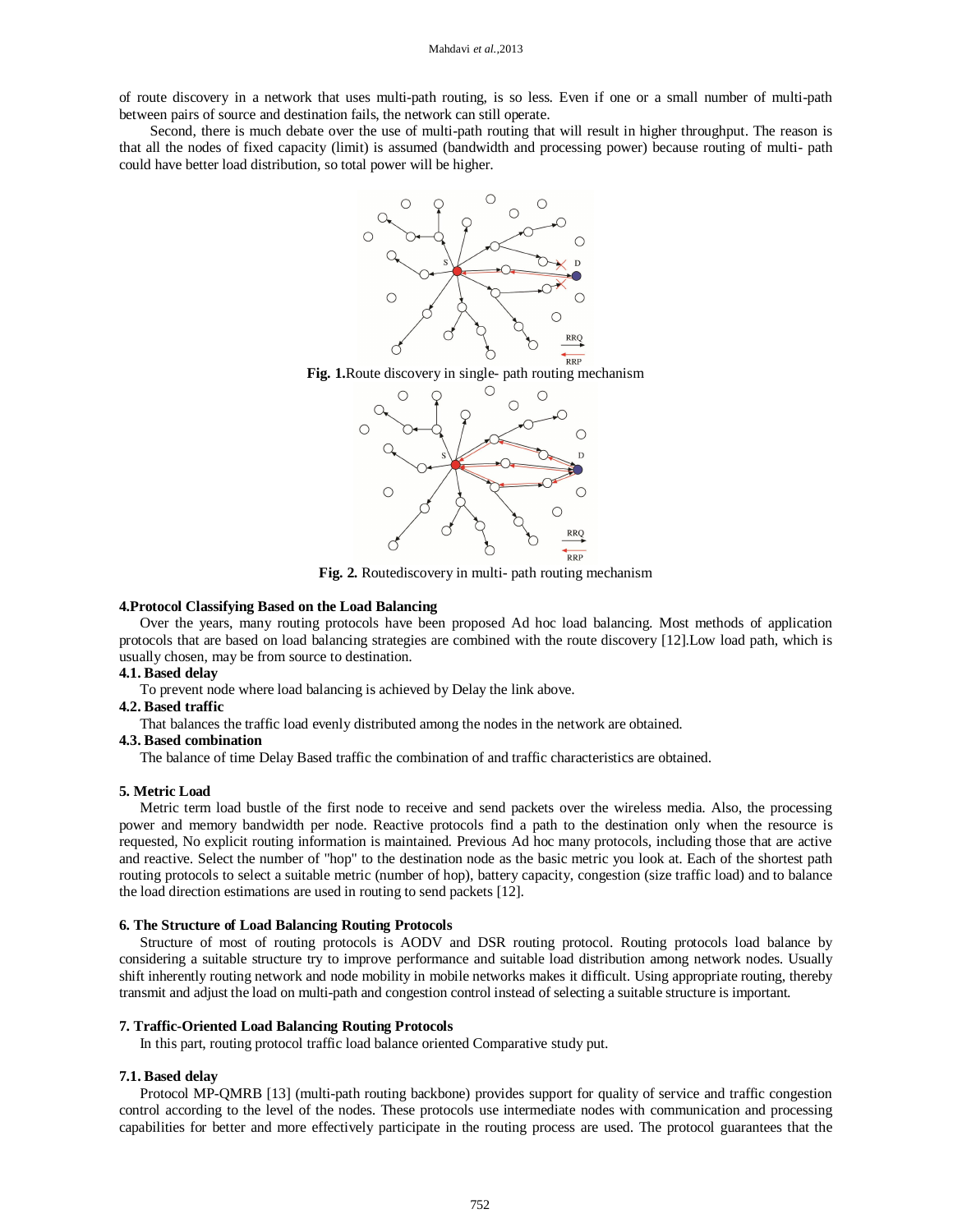bandwidth of the network for distributed evenly for better load balancing and congestion control provides. Protocol MP-QMRB, multi-path routing protocol AOMDV QMRB single-path and protocol are combined.

# **7.2. Multiple metric based load balancing routing protocols**

The protocol MM-AOMDV [14] (different metrics), a new method of traffic characteristics by taking three parameters load the channel, access contention, the remaining energy of a node in the path selection decision is affirmed. The Channel routing protocol with low productivity leading to better efficiency and sustainability of the network will be created. These protocols select routes with low efficiency Channel and Lower collision rate per node, select the node that has a long life with regard to energy, the band insists. MM-AOMDV channel access and collision rates are measured in order to estimate the load. Each node in Channel availability and the rates for period of Radio monitoring the media tries.

#### **7.3. Routing protocols for load balancing in distributed real-times traffic**

Algorithm DLBR [15] (distributed load balancing routing protocol), fee-based traffic load on the links is calculated. In this protocol, dynamic traffic and multimedia traffic can be categorized into normal traffic. Routing multimedia traffic with high priority and low priority traffic is normal.

High priority traffic links are selected with lighter loads, in addition, can also be the source of the high priority traffic and the low priority traffic is shared. The routing protocol over a link loads paths can be considered, With regard to the link below to a link with heavy loads better load balancing can be applied in the routing process. In this protocol, the Class 1 and Class 2 traffic flows can be classified depending on their priority. The real-time traffic with high priority class 1 and class 2 traffic flows has been considered the normal low priority.

#### **7.4. Routing mechanism for load balancing**

The mechanisms LBRM [16] (load balancing routing mechanism) design suitable for load balancing and traffic distribution based on three metrics The remaining battery capacity, weight values and the average number of hops along the length of the interface queue to be affirmed. Fixed or adaptive weights to these parameters over the network. The proposed protocol path among all possible paths for each route is selected based on the calculated weight In the directions above for distributing the weight of traffic. In the first plan routes using the remaining battery capacity is less than the design values to give greater weight to the weight in the direction Find short routes and less congestion during the initial route discovery process. In the third proposal is to limit the broadcast RREQ packets.

#### **7.5. A multi-path load balancing method using Fibonacci series**

Protocol FMLB [17] (Fibonacci series) distributes data packets over different paths through the nodes using the Fibonacci sequence. The task is to balance FMLB protocol packets transmitted along the selected routes, and tracks the number of steps of this sort. To show FMLB protocols assume that we have 5 different paths between the source and destination are, Where the paths of decreasing the length of each track are sorted first so the longest path and the shortest route will be the fifth. For each of the five designated routes and rates, packages distributed the Fibonacci levels are calculated. The general rule is that if this protocol FMLB K path exists and the number of hops they are arranged in order of weight values:

Fibonacci (K), Fibonacci(K-1), Fibonacci(K-2), …, Fibonacci(2), Fibonacci(1)

#### **7.6. Load balancing routing scheme**

In this algorithm FDAR [18] (Routing degrees of freedom), a new metric is proposed, which is called the nodal degrees of freedom. This protocol for delivery of data packets and bypass congested routes and considered to be crowded. The basic structure of the protocol is similar to DSR. The protocol is a reactive protocol of the traffic-oriented. The availability of the nodes according to the communication activity is defined as FD (degrees of freedom) node i is given by the following equation:

$$
\phi(i) \stackrel{\text{def}}{=} \frac{\alpha_i}{(\beta_i)^2} \tag{1}
$$

 $\alpha_i$  Represents the transmission rate of and  $\beta_i$  Indicates rates are on.

In This protocol, each node in the time interval T, Rate data their send and receive updates according to the Exponential Moving Average weight method (EWMA) is as follows:

$$
\begin{cases} \alpha_i \leftarrow w \times \alpha_i + (1 - w) \times \tilde{\alpha}_i \\ b_i \leftarrow w \times \beta_i + (1 - w) \times \tilde{\beta}_i \end{cases}
$$
 (2)

Where the weight W, which is always  $0 < W < 1$ ,  $\tilde{\beta}$  $\alpha_i$  and  $\tilde{\alpha}_i$  are current values  $\alpha_i$  and  $\beta_i$ . At this plan rates in conditions of the number of bytes instead of packets was measured. Specifically  $\alpha_i$  value is calculated as follows.

$$
\tilde{\alpha} = \frac{1}{T} \times (\alpha_{\text{data}} + h \times \alpha_{\text{head}})
$$
\n(3)

 $\alpha_{data}$  Represents the amount of data transmitted during T and  $\alpha_{head}$  The number of frames taken through the T and h header frame size (in bytes) is.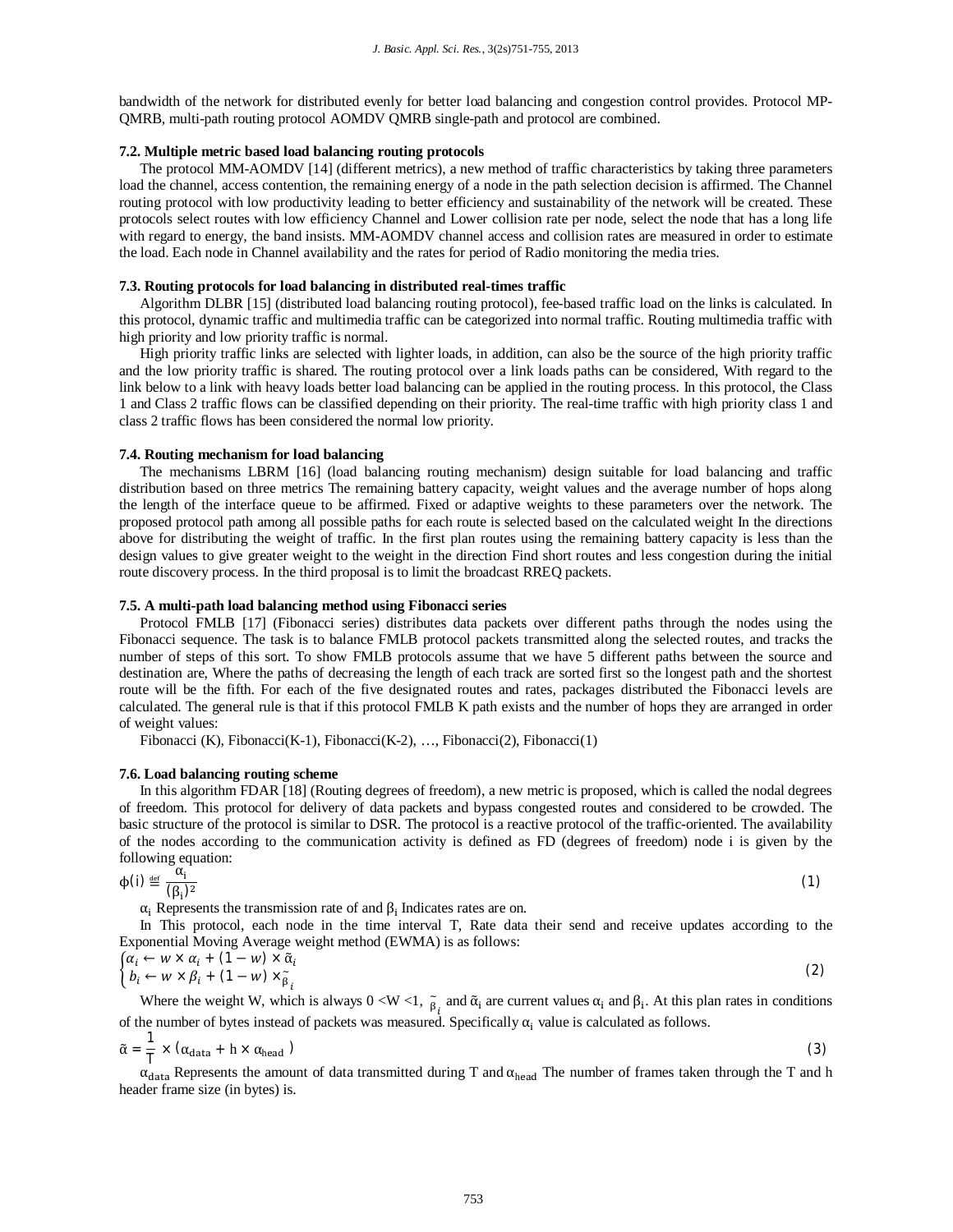#### **7.7. Reliable and efficient load balancing routing protocol**

This protocol RELBR [19] (reliable, efficient routing, load balancing), a reliable and efficient technique based on protocol (DSR) is proposed. during course of this protocol, traffic load, energy levels and freshness to any given path and then the path is stored in the cache, Based on the combined weight of the paths are arranged. The best routes based on their combined weight of the selected paths is selected. Then traffic during these routes are distributed using a variety of network coding. route cache updates, and minimum weight functions can be removed from the list. Estimated combined weight function (CWF) by using received signal strength metric, path length, traffic load and the residual energy is calculated.

# **7.8. Using node disjoint multiple routes for load balancing**

This protocol MNDP [20] (multiple node disjoint paths) in different ways to identify and distribute data packets during This route. Identify and assign priority values to different paths based on the number of paths hop and the shortest path from among the many possible routes. this protocol uses metric number of hop, based on the comparison protocol (AODV) is emphasized. This data transfer protocol packets on the paths according to the priority assigned to them. Beck priority of route routes used (MAX-Routes) and counting the number of hop depends.

# **7.9. Response to a single route routing protocol with load balancing**

Protocol AODV-B [21] (reactive routing protocol for single rout) optimized routing protocol (AODV) with load balancing. The aim of offering a better distribution of traffic on different network nodes. This protocol uses route request packet (RREQ) a new metric that allows a node to choose the shortest path is less loaded, use:

Min  $1/n \sum$  nbr\_of<sub>\_flow</sub>(i) (4)

nbr\_of\_flow (i) I represents the number of flows through a group involved in the n, N is the number of hop.

#### **7.10. Ant-based algorithms for load balancing in mobile ad hoc networks**

A new family of algorithms inspired by the swarm intelligence for optimization of the routing path, there is load distribution. AALB [22] an ant routing algorithm based on this method to ensure proper load balance in mobile networks using AODV Ad hoc ant colony optimization and meta-heuristics have been proposed. This algorithm is most efficient routes for the transmission of packets from source to destination is selected.

### **7.11. A comparative study of routing traffic oriented**

*A comparative study of routing protocols in this section are paid based on the traffic-oriented.*

**Table 1.**Compares the delay-oriented load balancing routing protocols

| <b>Parameters</b>                      | <b>MP-OMRB</b>              | <b>MM-AOMDV</b>                                                           | <b>DLBR</b>                 | <b>LBRM</b>                    | <b>FMLB</b>            | <b>FDAR</b>                        | <u>ுரு</u><br><b>RELBR</b>       | <b>MNDP</b>                    | <b>AODV-B</b>               | <b>AALB</b>                  |
|----------------------------------------|-----------------------------|---------------------------------------------------------------------------|-----------------------------|--------------------------------|------------------------|------------------------------------|----------------------------------|--------------------------------|-----------------------------|------------------------------|
| <b>Routing path</b>                    | Single&<br>Multi path       | Multi path                                                                | Multi path                  | Single path                    | MultiPath              | Single path                        | Single path                      | Multi path                     | Single path                 | Single path                  |
| Category                               | ActivePath                  | Channel access<br>Probability                                             | TrafficSize                 | ActivePath                     | TrafficSize            | Trafficsize                        | TrafficSize                      | TrafficSize                    | Trafficsize                 | Packet<br>Interface<br>queue |
| <b>Traditional</b><br>protocol used    | $OMRB -$<br><b>AOMDV</b>    | <b>AOMDV</b>                                                              | <b>AODV</b>                 | <b>AODV</b>                    | <b>AODV</b>            | <b>DSR</b>                         | <b>DSR</b>                       | <b>AODV</b>                    | <b>AODV</b>                 | <b>AODV</b>                  |
| Neighboring load                       | N <sub>0</sub>              | N <sub>o</sub>                                                            | Yes                         | Yes                            | N <sub>o</sub>         | Yes                                | Yes                              | Yes                            | Yes                         | Yes                          |
| <b>Load balancing</b><br>used          | Node                        | Node                                                                      | Link                        | Node                           | Link                   | Node                               | Node                             | Node                           | Node                        | Node                         |
| Interface queue                        | N <sub>0</sub>              | Yes                                                                       | Yes                         | Yes                            | N <sub>o</sub>         | Yes                                | Yes                              | Yes                            | Yes                         | Yes                          |
| <b>Metric</b> used                     | Intermediate<br>nodes       | Channel access<br>contentions and<br>remaining energy<br>and channel load | Traffic<br>Load             | Weight values<br>for each path | Hop count              | Free degree<br>Adaptive<br>Routing | combined<br>weighted<br>function | Path count<br>And<br>Hop count | Shorter route               | Collective<br>Intelligence   |
| <b>Routing structure</b>               | Reactive                    | Reactive                                                                  | Reactive                    | Reactive                       | Reactive               | Reactive                           | Reactive                         | Reactive                       | Reactive                    | Reactive                     |
| <b>Load balancing</b><br>effect        | Intermediate<br>nodes       | Network                                                                   | <b>Network</b>              | <b>Network</b>                 | <b>Network</b>         | <b>Network</b>                     | <b>Network</b>                   | Network                        | Network                     | <b>Network</b>               |
| <b>Complexity of</b><br>capturing load | High                        | High                                                                      | High                        | High                           | Low                    | High                               | <b>High</b>                      | Low                            | High                        | Low                          |
| <b>Consideration load</b><br>balancing | Destination<br><b>Based</b> | <b>Destination Based</b>                                                  | Destination<br><b>Based</b> | Destination<br><b>Based</b>    | Source<br><b>Based</b> | Destination<br><b>Based</b>        | Destination<br><b>Based</b>      | Source<br><b>Based</b>         | Destination<br><b>Based</b> | Source Based                 |

#### **8. DISCUSSION**

Most of routing protocols for load balancing routing with creating better structure try to appropriate distribution in the load created. Many of routing protocols using number hop consider as the basic metric. Any of routing protocols selects an appropriate metric including shortest path (hopnumber), battery throughput capacity, congestion (size of traffic load) and etc., the direction routing packets used to estimate the load balance. Traffic load as a metric can be considered as a good choice for balancing. To consider the link and node, and selection of multiple metrics such as bandwidth capacity and battery throughput capacity etc., can increase network performance.